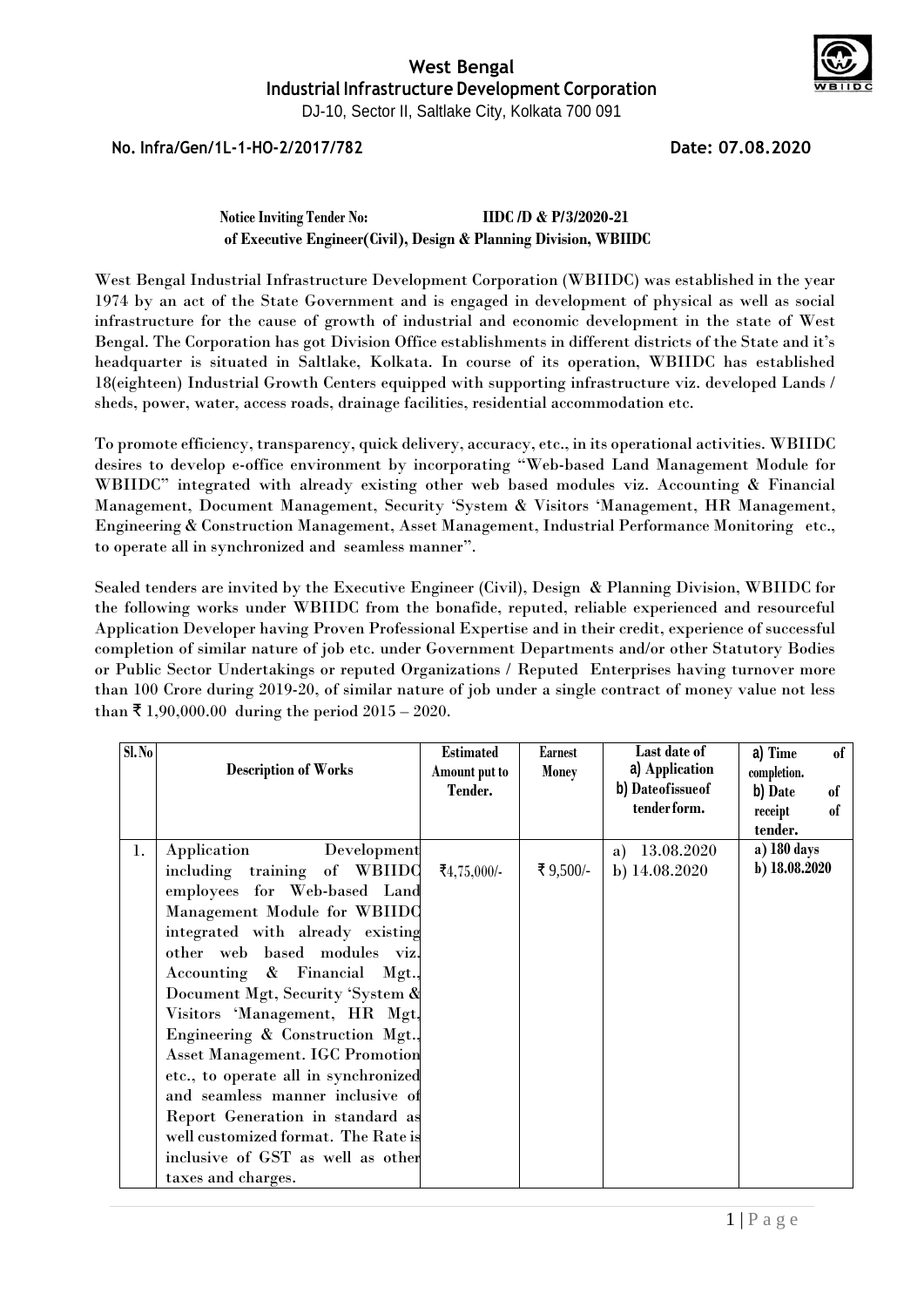

DJ-10, Sector II, Saltlake City, Kolkata 700 091

#### **Application Procedure**

Intending tenderers shall have to apply for above work in writing to the Executive Engineer (Civil), Design & Planning Division, WBIIDC at above address for obtaining permission for issuance of tender papers latest by 13/08/2020 up to 14.00 hrs.(I.S.T.) for tenders with photo copies (self-attested with company stamp & date) of credentials regarding satisfactory completion of similar nature of work as mentioned above, along with valid Professional Tax Deposit Challan, PAN Card, Latest I.T. Return Details, GST Registration Certificate, Completion Certificate etc.

All the photocopies will be verified from originals by the person receiving application at the time of receiving the application before last date of submission of application. Application submitted without verification from original will be treated as cancelled and the applicant will not be entertained for the participation in the tender.

#### **Tender Submission & Opening**

The detailed tender documents may be obtained on the specified dates up to 14.00 hrs., on payment of Rs.300.00 (non-refundable) plus GST @18% (Total ₹354.00) in cash per form from the office of the Executive Engineer(Civil), Design & Planning Division, WBIIDC at the above address. The completed tender papers will be received at above address up to 15.00 hrs. (I.S.T.) on 18/08/2020 and will be opened at 15.30 hrs. (I.S.T.) on the same day in presence of the intending tenderers or their authorized representative

#### **Validity of Offer**

Bids shall remain valid for a period not less than 120 (One hundred twenty) days after the date of opening of the tender. Bid valid for a shorter period shall be rejected as non-responsive. If the bidder withdraws the bid during the period of bid validity the earnest money as deposited will be forfeited forthwith without assigning any reason thereof.

#### **Bidding Requirements**

- a) If any bidder does not quote any rate against any particular item, it will be considered that the bidder is bound to execute the work up to stipulated quantity free of cost i.e. no amount will be claimed against that item for execution up to stipulated quantity mention in the BOQ.
- b) A bidder is not permitted to participate, if he has been debarred or penalized for any reasons out of work, by any Government department. During the bidding process if it is found that the firm has been debarred or penalized by any Govt. Department, the bid will be rejected outright. An affidavitin the prescribed format(mentioned in annexure) isto be produced in this respect.
- c) Joint venture establishments will not be allowed to participate in the above NIT. A prospective bidder shall be allowed to participate in a single job either in the capacity of individual or as a partner of a firm. If found to have applied severally in a single job, all his applications will be rejected for that job.
- d) The rates mentioned in the priced Schedule of Work is inclusive of GST @ 18%, all other Taxes and charges relevant to the work. Bidders should take note of the matter during quoting the rates.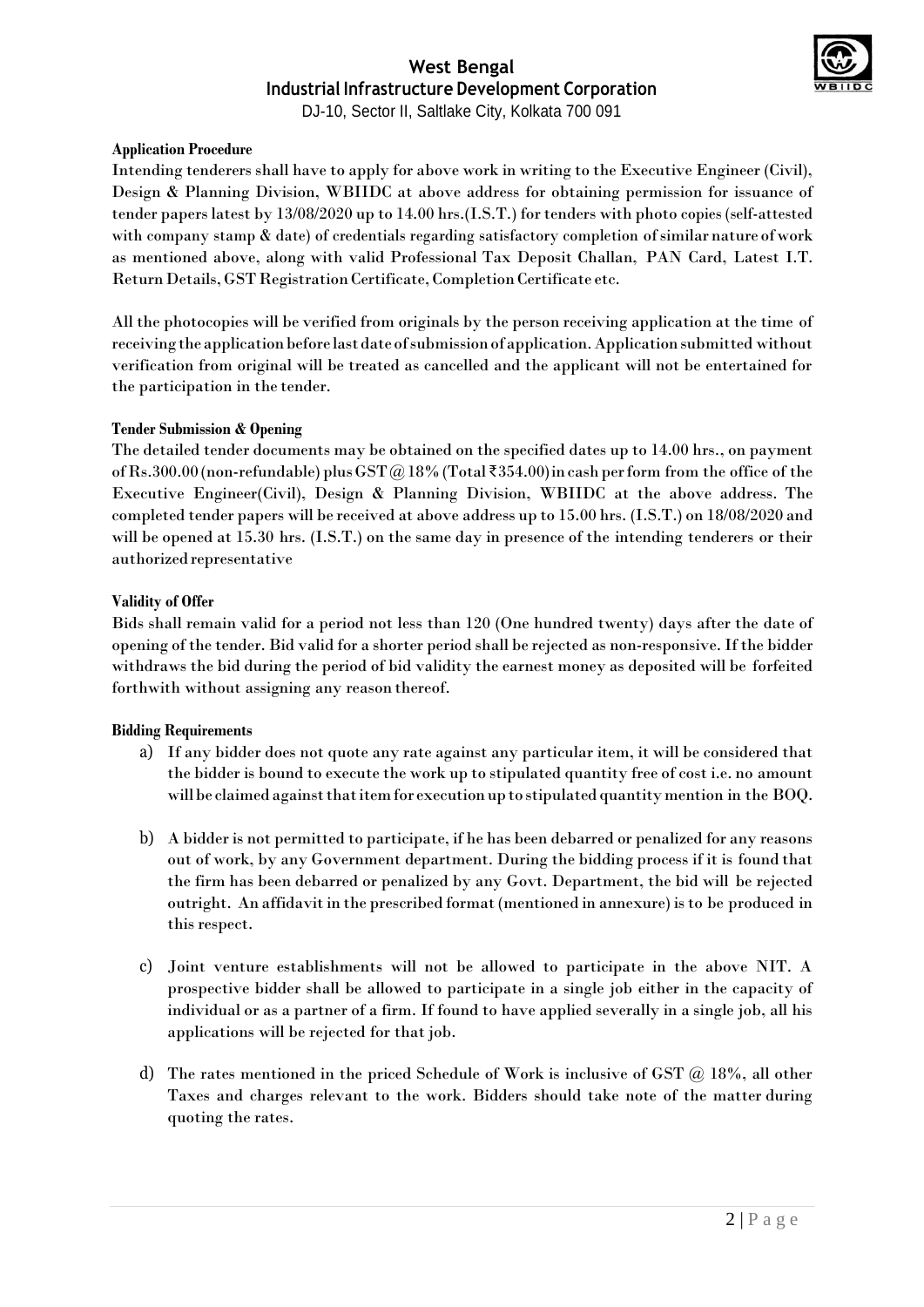

DJ-10, Sector II, Saltlake City, Kolkata 700 091

### **Scope of Work**

In course of development of various Industrial Growth Centres, WBIIDC has procured considerable size of land in different locations throughout the state of West Bengal. The land management module will contain:

- Detail database of land records of procured/leasehold land
- Mouza Maps
- $\triangleright$  Land utilization details including status
- Allotment status and history
- Project Evaluation Records
- Land Procurement Deed
- Mutation Documents
- Lease agreements and deeds for plots, sheds, SDF Flats etc.
- Mortgage Records and
- $\triangleright$  the relevant

The module should also contain the facilities for processing online land allotment application till completion stage of allotment as per workflow under practice at WBIIDC. Detail flow chart for such workflow to be finalized at the time of preparation of the System requirement Specifications (SRS) based on system study.

For the purpose data to be captured from the application, and to be archived and analyzed to generate basis decision making information towards progressing the land allotment process.

#### **Interface:**

 The Module will be linked with web based Accounting Software for Financial Transactions and also integrated with document Management System and other web based applications which are in existence and to be incorporated in the next.

#### **The work includes**

Study of requirements of developing Online Integrated Web Application System for WBIIDC including understanding the existing systems as follows:

- Preliminary study for existing system of WBIIDC.
- Requirement gathering through consultation with WBIIDC.
- Finalization of Software and Database configuration.
- Finalization ofnecessarydatamigration and changeoverstrategy forsmooth changeover.
- $\triangleright$  Defining and documenting the architecture and the detail design / development for the new web application for propagation, capturing details of WBIIDC's business Logic, analysis of existing vs. proposed system in respect of value addition / advantage. The Designs should be structured such that most of changes like enabling / disabling of any service should be through User Interface.
- $\triangleright$  Defining the hardware specification for the new web platform. Creating detailed project deliverable documents (User Scenarios and workflows, User Requirements Specification, Detail Design Document, Test Case documents etc.
- $\triangleright$  The application should have layer based architecture that is flexible enough to have limited impact changes throughout the layers of the application. The architecture must demonstrate loose coupling across layers, and must list flexibility constraints, if any.
- $\triangleright$  Modules being developed and to be developed in subsequence phases should be integrated in a single web application.
- $\triangleright$  Support & Migration of data during a parallel run: At the time of Production Deployment both applications (Existing and New) will be run parallel for a certain time period for smooth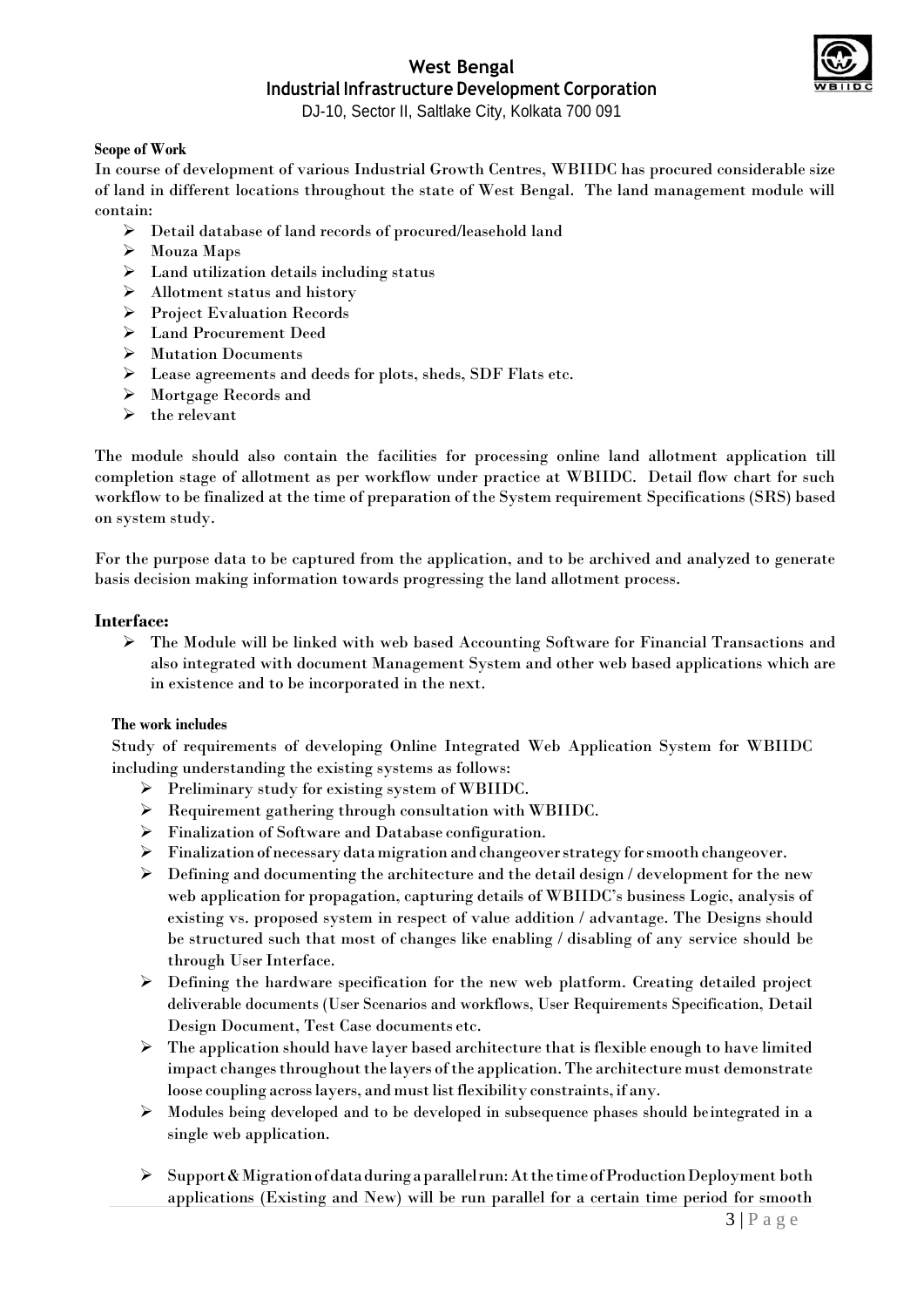

DJ-10, Sector II, Saltlake City, Kolkata 700 091

Functionality Testing. After successful verification and approval the existing application will be sunset. The data entered during the pilot run will also have to be migrated to New System.

 $\triangleright$  Provision for all entitlements / privileges for all types of Profiles like as End Users, Super Users, IT Users, IT Administrators, DB Administrator and Super Administrator with password assistance through SMS and email. Role based access and authorization of various modules.

# **Design, Development, Implementation and Maintenance of Proposed online**

#### **Web Application system**

- $\triangleright$  The system shall have options for multiple level of administrative control having varied rights for all the modules so that they are able to perform functions pertaining to their respective Office/Division as per their assignedrights.
- $\triangleright$  System should be robust, responsive and support at least 500 concurrent users per instance and scalable as per need.

#### **General Requirements (Requirements for the Integrated Web Application)**

- $\triangleright$  WBIIDC is looking for a solution in open source technologies which is robust, reliable, futuristic, and secure and with optimized performance to cater the present and future needs of the organization.
- $\triangleright$  The web application should respond within 3-5 seconds (maximum) whenever a request made by the user
- $\triangleright$  The application must be in latest technology/framework
- $\triangleright$  The application must be simple, secure and expandable
- $\triangleright$  Application shall be paperless and web-based. Functions and other relevant Information shall be accessible to authorized persons onrequest.
- $\triangleright$  Application shall be modular in design and shall be designed using modular and reusable programming techniques for ease of maintenance
- $\triangleright$  Project Execution Methodology using Agile
- $\triangleright$  Application must be compatible with all the latest browsers
- $\triangleright$  The bidder should also share the resources profile in relevant technologies along with solution
- $\triangleright$  For any hardware and software purchased in order to facilitate Application, quality assurance requirements must be adhered to.
- $\triangleright$  Application shall have the capability to ensure that management of data is defined independently of the processes that create or use that data
- $\triangleright$  Application shall have the capability to format output to support HTML, XML, text, Video and any other format required for data exchange/integration with various entities involved in the process.
- $\triangleright$  The architecture shall be expandable. This requires that the application architecture should include interfaces that will permit easy insertion of additional capabilities as required (e.g., replacing an Relational Database Management System (RDBMS) with an RDBMS with object oriented extensions, adding new report formats, statistical algorithms etc.)
- $\triangleright$  The architecture shall be operationally robust. This requires that the system architecture should: - include standard error handling modules permitting the system to degrade "gracefully" in the presence of failures, be functionally redundant when appropriate, ensure that functional allocation to architectural elements does not introduce unacceptable delay or introduction of human error, support end-to-end system performance analysis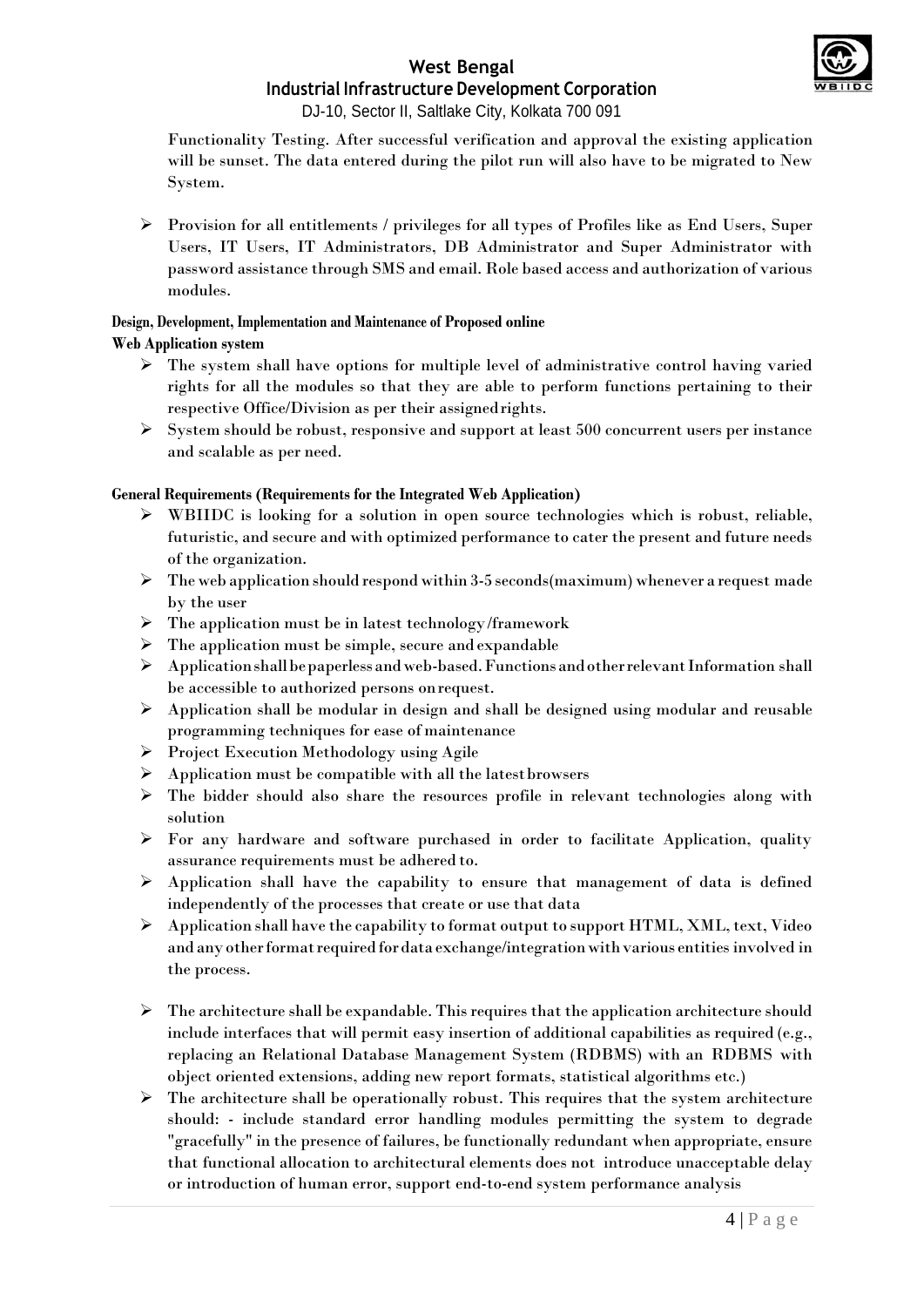# **West Bengal**



# **Industrial Infrastructure Development Corporation**

DJ-10, Sector II, Saltlake City, Kolkata 700 091

- $\triangleright$  Application shall be designed to permit the easy insertion of new modules and new enhancements.
- $\triangleright$  Application shall be designed to permit the easy insertion of new modules and new enhancements.
- $\triangleright$  Application shall have the capability to complete all requests (e.g., store, retrieve, update, etc.) without any data loss
- $\triangleright$  Application shall have a system of record for legal purposes and shall maintain an audit file in chronological sequence of each transaction and all corresponding corrections made during the transaction by clients or theirfacilitators
- $\triangleright$  System shall have the capability to organize and store all data for aggregation and Analysis
- $\triangleright$  System shall be able to add new storage devices, if required, to serve archiving needs
- $\triangleright$  Application shall be designed to accommodate growth in data rates and volumes for communications and networks
- $\triangleright$  Application shall have the capability to define and modify Client's access privileges
- $\triangleright$  Application shall have the capability to remotely maintain and upgrade the system
- Application shall use open systems, standard-based architecture to meet functional requirements and to inter-operate with existing information systems.
- $\triangleright$  Application shall facilitate the development of applications; application platform's enabling services shall consist of well-defined Applications Program Interface (API).
- $\triangleright$  A standards-based operating system shall be selected, which will provide formally defined APIs for application program access
- $\triangleright$  Strong reports and analytics tools in GUI Mode
- Web Dashboard –GIS based dashboard with multiple search criteria to filter various application database  $\&$  analytics details targeting for fulfillment of the system requirements of the integrated web applicationsystem.

#### **Report Requirement**

- The Application should contain a Dashboard of tailor made MIS pages which shows output in the form of maps, charts with thresholdlimits.
- $\triangleright$  There should be dynamic report generation/analysis feature within the web application. User should be able to select required columns, filtration, sorting at runtime for any module according to their access. The template can be saved for future use also.
- The Weekly analysis report on traffic / data profiling needs to available to the WBIIDC on real time basis at no additional cost.

#### **Developing / providing generic solution to cater to the following functionalities**

- $\triangleright$  Adding / Hiding fields in forms / reports.
- $\triangleright$  Strong Dashboard with various charts indicating the progress, comparisons of data with the trend analysis.
- $\triangleright$  The solution should be scalable and published / accessible without distortion across the latest three versions/types of browser(IE/Chrome/Mozilla/Safari etc.).The home page should have flash animation with configurable contents from image repository / database. The application should be browserindependent.
- $\triangleright$  The site should be tested against a peak load of one lakh users/transactions on half yearly basis and certified documentation of such test to be provided during the maintenance phase.
- $\triangleright$  Dashboards: Use of extensive dashboards to represent the journey of the stakeholders in the form of maps, charts, threshold limits. Individual information showed in different colors in one screen.
- User management / Role profiling: Robust login system/ Secure Log-in allowing stakeholders to access the system as per their roles / authorization thereby having retrieve  $\&$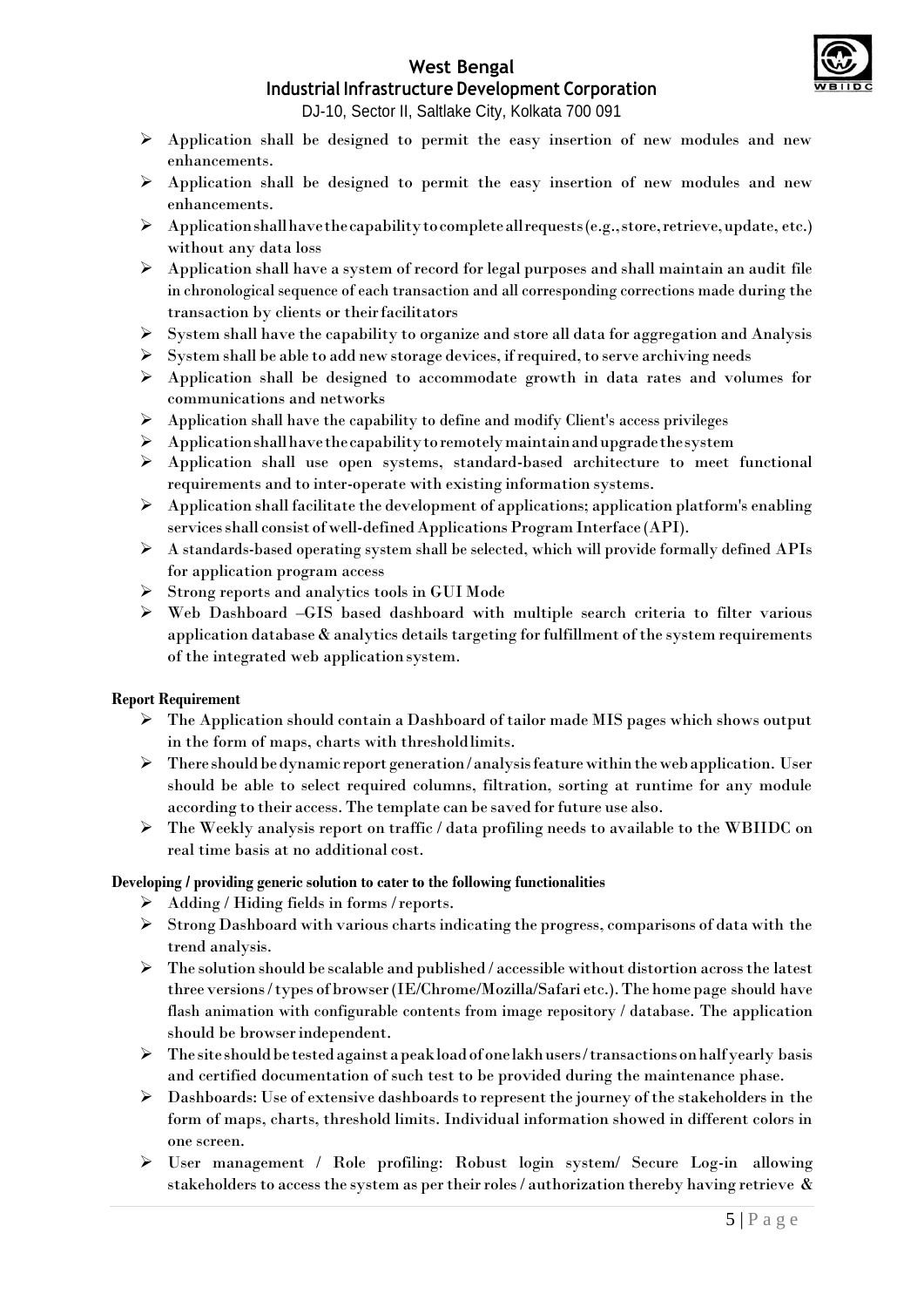DJ-10, Sector II, Saltlake City, Kolkata 700 091

reset password facility on email / SMS.

- The Developer hasto provide the list of hardware such as Servers/Hand held device/QR Code printer etc. that will be required to create the Development, Staging and Production Environment as a part of solution along with the required configuration details.
- $\triangleright$  The application is expected to allow business users to design and generate reports on the fly. Vendortoproposeamechanismanddetailhowtheproposedapplicationwilladdress the needs of ad-hoc reports.
- $\triangleright$  The software application / processes have to run / interact with stakeholders without or minimal human intervention. To achieve the same all validation controls has to be imbibed in the software with provision to configure the rules
- $\triangleright$  The system should be open to be integrated with any third party application in future.

#### **Server System for Mounting Web Application**

The cloud based web server system and the SMS gateway Provision for acquiring Bulk SMS Service from SMS Service Provider towards sending SMS message/alert from web browser as proposed to be hired for Visitors' Management System will be utilized initially to launch the application. Further capacity augmentation may be done as per requirements.

#### **Locations for Implementation of the Web Application**

| <b>Head Office</b> |  |
|--------------------|--|
| Division Office    |  |

Note: The locations are indicative and may change as per the requirement of the Corporation.

#### **Changes in Requirements Specifications**

The Corporation may require any changes in requirement specifications in the exigencies of during the project execution, the Application Developer shall use his best endeavor to comply with the Corporation's requirements reasonably within the limits of prices and delivery schedule.

#### **Warranty & Maintenance**

The entire Web Application software shall be under the Warranty for a period of 12 Months after signing the User acceptance testing (UAT). UAT shall be signed after satisfactory Go-live Services. During the warrantee period, the supplier shall maintain, replace or change the layouts or design or functions or procedures or any other change request without any additional cost.

The selected bidder would be required to provide Warranty, Maintenance, and Technical Support from the date of issue of completion certificate, and Annual maintenance of system with onsite technical support as and when required. Warranty and AMC include minor additional requirements/minor changes apart from regular maintenance. The free warranty period would be of ONE year after the successful implementation of the system on production server. The successful implementation of the system means:

- $\triangleright$  Sign off of UAT
- $\triangleright$  Security Audit
- Successful Implementation on Production Server
- $\triangleright$  Handover of actual running software source code complete in all respects including source code and other supporting libraries as well as Database Schema for the mentioned web application software securely stored in an USB Flash Drive.

#### **Maintenance on expiry of Warranty**

The bidder shall compulsorily offer AMC for a minimum of Three years after expiry of warranty period. However, WBIIDC may or may not award the AMC at its own sole discretion.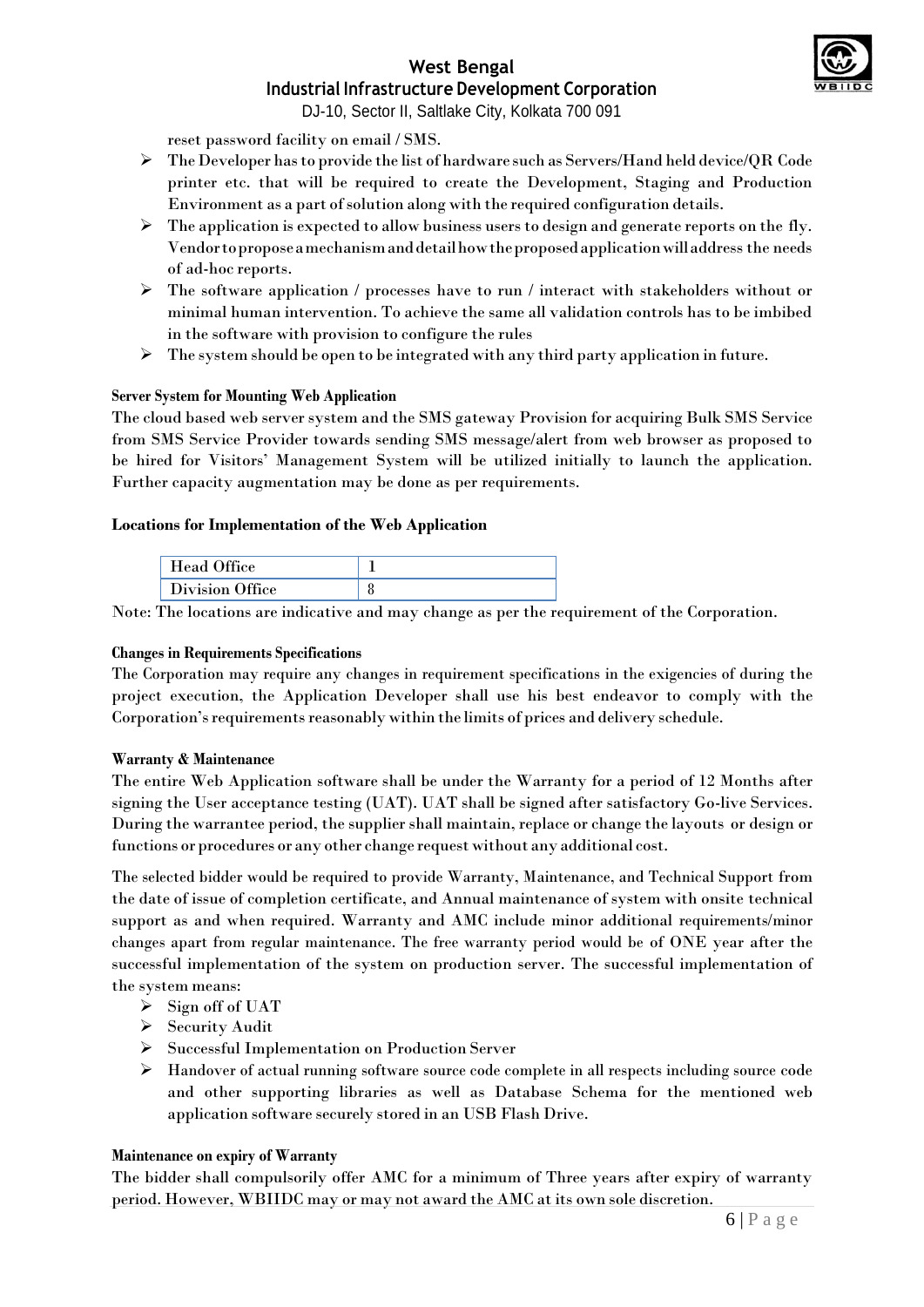

DJ-10, Sector II, Saltlake City, Kolkata 700 091

#### **Training of WBIIDC Officers and Staffs**

The application developer shall identify the training requirements and train the concerned WBIIDC staff/officers for successful implementation and maintenance of the developed system. The Training shall include application, database and other related features.

The developer should prepare User, Design & Technical manuals and other documents for the developed system in an easy to understand and user friendly language with proper Diagrams, Screen-shots and charts wherever required as a part of this training activity.

#### **Billing Process**

TheApplicationDeveloper willsubmittotheExecutiveEngineer (Civil),Design&Planning,WBIIDC billsintriplicate oncompletionof eachstageofApplicationDevelopment giving the details offees, foreffectingpayment.TaxInvoices(s) needsto be issued by the supplierforraising claim underthe contractshowing separately the taxcharged in accordance withtheprovisionsofGSTAct,2017.

#### **Terms of Payment**

Payment terms are as noted below:

| <b>Event</b>                                                                | <b>Payment</b>             |  |
|-----------------------------------------------------------------------------|----------------------------|--|
| On preparation, submission and acceptance of the SRS document               | 25% of the Tendered Amount |  |
| On successful completion of User Acceptance Testing (UAT) validating the    | 25% of the Tendered Amount |  |
| software against the business requirements before it goes live.             |                            |  |
| On successful implementation on Production Server                           | 25% of the Tendered Amount |  |
| On Handover of actual running software source code complete in all respects | 25% of the Tendered Amount |  |
| including source code and other supporting libraries as well as Database    |                            |  |
| Schema for the mentioned web application software securely stored in an     |                            |  |
| <b>USB Flash Drive.</b>                                                     |                            |  |

#### **Ownership of Software**

The Developer agrees that the development of the Software Application(As detailed in Tender Document) is "work for hire" within the meaning of the Copyright Act of 1976, as amended from time to time, and that the Software shall be the sole property of WBIIDC. Developer hereby assigns to WBIIDC, without further compensation, all of its right, title and interest in and to the Software and any and allrelated patents, patent applications, copyrights, copyright applications, trademarks and trade names in INDIA and elsewhere. Developer will keep and maintain adequate and current written records with respect to the Software (in the form of notes, sketches, drawings and as may otherwise be specified by WBIIDC), which records shall be available to and remain the sole property of WBIIDC at all times. All versions of the Software shall contain WBIIDC's conspicuous noticeof copyright. DeveloperwillassistWBIIDCinobtainingandenforcingpatent, copyright and other forms of legal protection for the Software in any country. Upon request, Developer will sign all applications, assignments, instruments and papers and perform all acts necessary or desired by WBIIDC to assign the Software fully and completely to WBIIDC and to enable WBIIDC, its successors, assigns and nominees, to secure and enjoy the full and exclusive benefits and advantages of this work. The developer shall not without permission of WBIIDC, will pass on the developed software or its content to any person.

#### **Intellectual Property Rights and License**

All materials, including, but not limited to, software, programs, source code and object code, comments to the source or object code, specifications, documents, abstracts and summaries thereof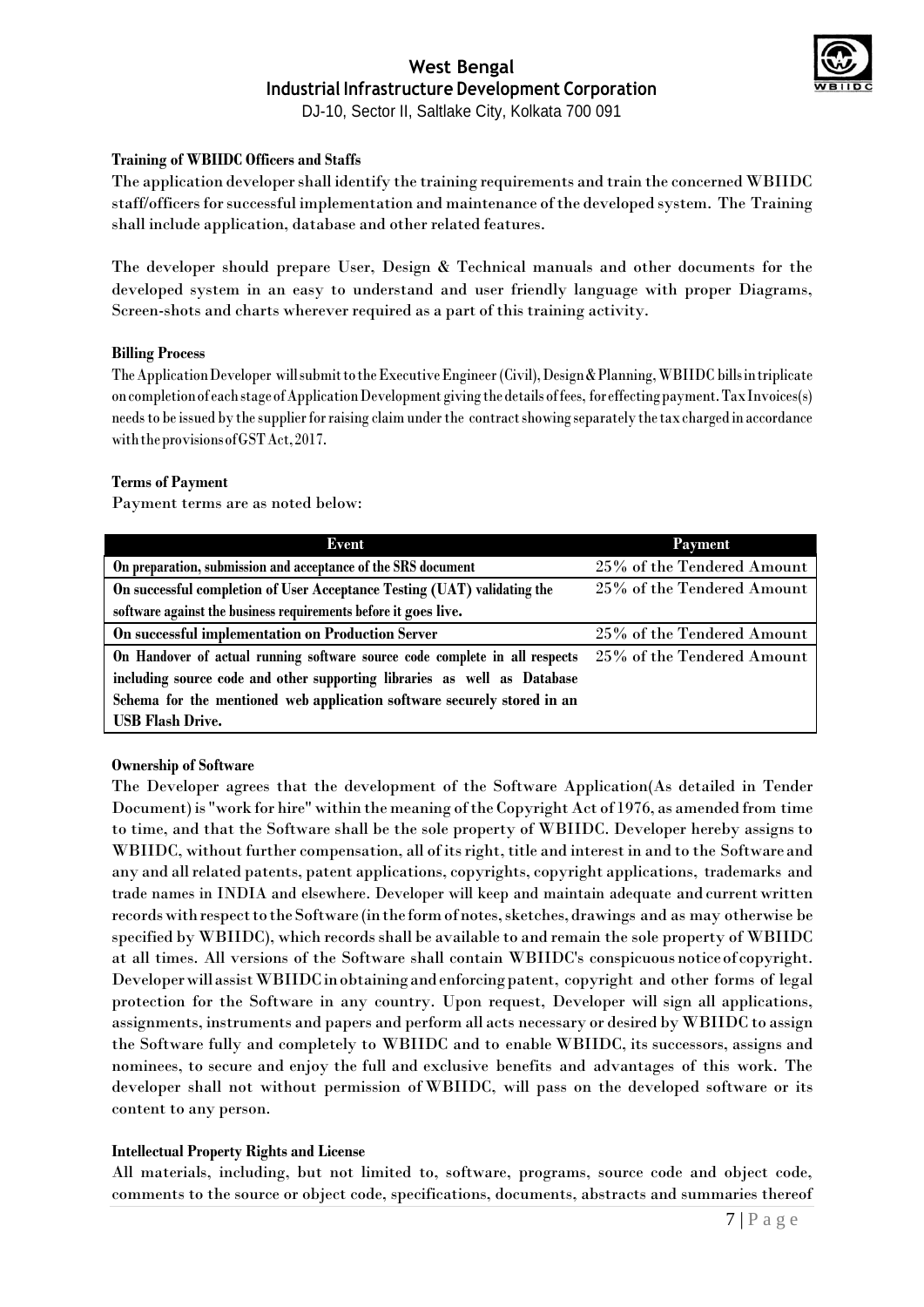

DJ-10, Sector II, Saltlake City, Kolkata 700 091

(collectively, the "Products") developed by Developer in connection with the provision of the Services to WBIIDC, or jointly by WBIIDC and Developer, or by Developer pursuant to specifications or instructions provided by WBIIDC, shall belong exclusively to WBIIDC. Developer acknowledges that the Products shall be deemed "works made for hire" by Developer for WBIIDC, and, therefore, shall be the exclusive property of WBIIDC. To the extent the Products are not deemed "works made for hire" under applicable law, Developer hereby irrevocably assigns and transfersto WBIIDC all right, title and interest in and to the Products, including, without limitation, all patent and copyright interests, and agrees to execute all documents reasonably requested by WBIIDC for the purpose of applying for and obtaining domestic patent and copyright registrations.

#### **Penalty Clause:**

- i. If the Application Developer fails to deliver any or all the services covered under the scope of work by the contract, the Corporation reserve the right in addition to the legal remedies to cancel the contract as a whole or any portion thereof and hold the supplier liable for all the damages, sustained by virtue of said cancellation and failing to perform the contract.
- ii. In the event of Corporation exercising its right to cancel the contract or any portion thereof as stated in the proceeding clause, the Corporation shall be entitled to obtain the remaining services as offered by the supplier, In such an event, the Corporation shall be entitled to recoverfromthesuppliertheamountwhichtheCorporationmayhavetoincur over the above price which was payable to thesupplier.

#### **Earnest Money Deposit (EMD)**

Developershall deposit EMD as mentioned in the notice in the form of Demand Draft drawn on any Nationalized Bank in favour of "WEST BENGAL INDUSTRIAL INFRASTRUCTURE DEVELOPMENT CORPORATION" payable at KOLKATA. No interest shall be paid on any account againstEMD. EMDof all unsuccessfulTenderersshallbe returned after award of work to the successful bidder on request by theTenderers.

#### **Security Deposit**

The EMD of the successful tenderer will be retained with WBIIDC as Security Deposit along with the amounts deducted from progressive bill/s, so that total security deposit amount becomes 10% of value of work executed.

#### **Refund of Security Deposit**

Security Deposit amount will be refunded on completion warranty and maintenance period and on submission of the updated source Codes as well as Database Schema for the mentioned web application software securely stored in a USB FlashDrive.

#### **Force majeure:-**

- I. Notwithstanding the provisions of Clauses i & ii, the Developer shall not be liable for forfeiture of amount towards liquidated damages/penalty or termination for default, it and to the extent that, its delay in performance or other failure to perform its obligations under the Contract is the result of an event of Force majeure.
- II. For purposes of this Clause, "Force Majeure" means an event beyond the control of the Developer and not involving the Developer's fault or negligence and not foreseeable. Such events may include, but are not limited to, acts of the Corporation either in its sovereign or contractual capacity, wars or revolutions, fires, floods, epidemics, quarantine restrictions and freight embargoes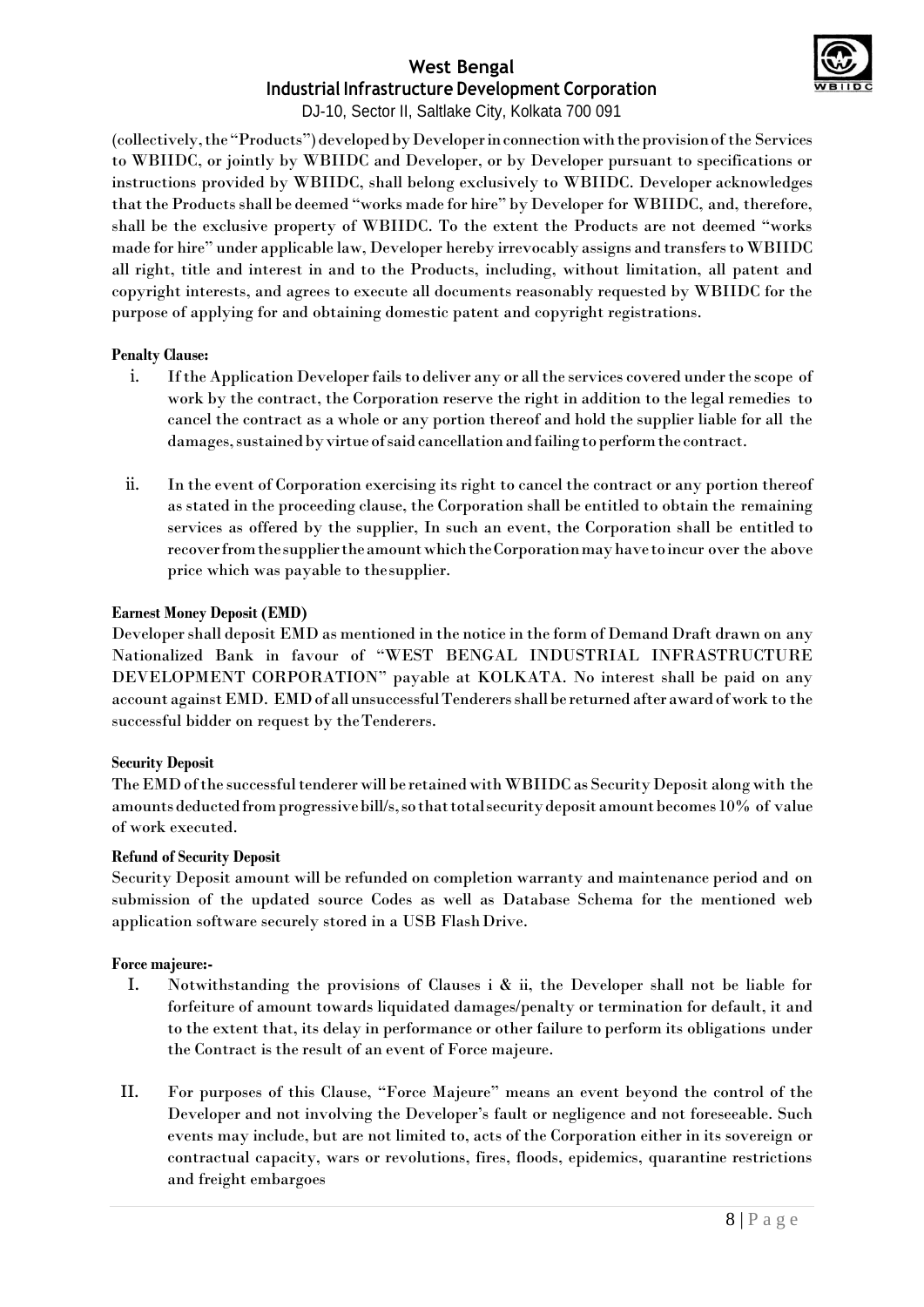

DJ-10, Sector II, Saltlake City, Kolkata 700 091

III. If a Force Majeure situation arises, the Developer shall promptly notify the Corporation in writing of such conditions and the cause thereof within 48 (Forty Eight) hours. Unless otherwise directed by the Purchases in writing, the Developer shall continue to perform its obligations under the Contract as far as is reasonably practical and shall seek all reasonable alternativemeansforperformancenotpreventedbytheForceMajeureevent.

#### **Recovery of Income Tax and other Taxes:**

Income  $\tan x$  & other taxes as admissible will be deducted from each bill as per Government Rules.

#### **Rejection & Acceptance of Tender**

The Executive Engineer (Civil), Design & Planning Division, WBIIDC reserves the right to reject / accept the tender in whole or part thereof without assigning any reason whatsoever. If any date mentionedabovehappenstobeholiday,thenextworkingdaywillbeconsideredasthe stipulated date. In no circumstances, the quoted rates will be altered after acceptance of the tender.

#### **Effect of any breach of conditions of contract**

In such event, security deposit of the developer will be forfeited.

#### **Agreement for the Work**

The successful Application Developer will have to execute an agreement with WBIIDC on Rs.100/ stamp paper (non-judicial). Format of agreement is placed at Annexure - VI. The conditions of the agreement shall be binding on the Developer. All communications and documents relating the tender will become part of agreement.

#### **Time Extension for submission of report beyond the specified period**

If at any stage of preparation of consultancy report, the Developer apprehends delay in the completion of work, they shall at least a week in advance, seek on sufficient grounds suitable extension, which may be granted/rejected after consideration of related issues.

#### **Debarment of Application Developer participating for works under WBIIDC**

Penal measures of suspension and debarment will be imposed upon the Application Developer s who are participating in the tender process as well asselected for execution of Corporation's work for their false declaration of forgery or falsification of records submitted or failure to execute committed contract or for their failure to perform contractual obligations and thereby resulting delay in execution of the public works or execution of faulty works. Action will be taken as per Memorandum No.547-W(C)/1M-387/15 dt.16.11.2015 of the Joint Secretary to the Govt. of west Bengal, Public Works Department.

#### **Dispute Settlement**

In the event of any dispute or differences arising under the terms of this agreement, the same shall be settled by mutual discussion and negotiation. Only when such procedure fails, suchmatter shall be settled through a reference to arbitration by a sole arbitrator to be appointed under the provisions of Arbitration and Conciliation Act, 1996.

In case of any dispute between the agency and Corporation (WBIIDC), the Corporation shall have the right to decide. However all matters of jurisdiction shall be at the local court located at West Bengal only.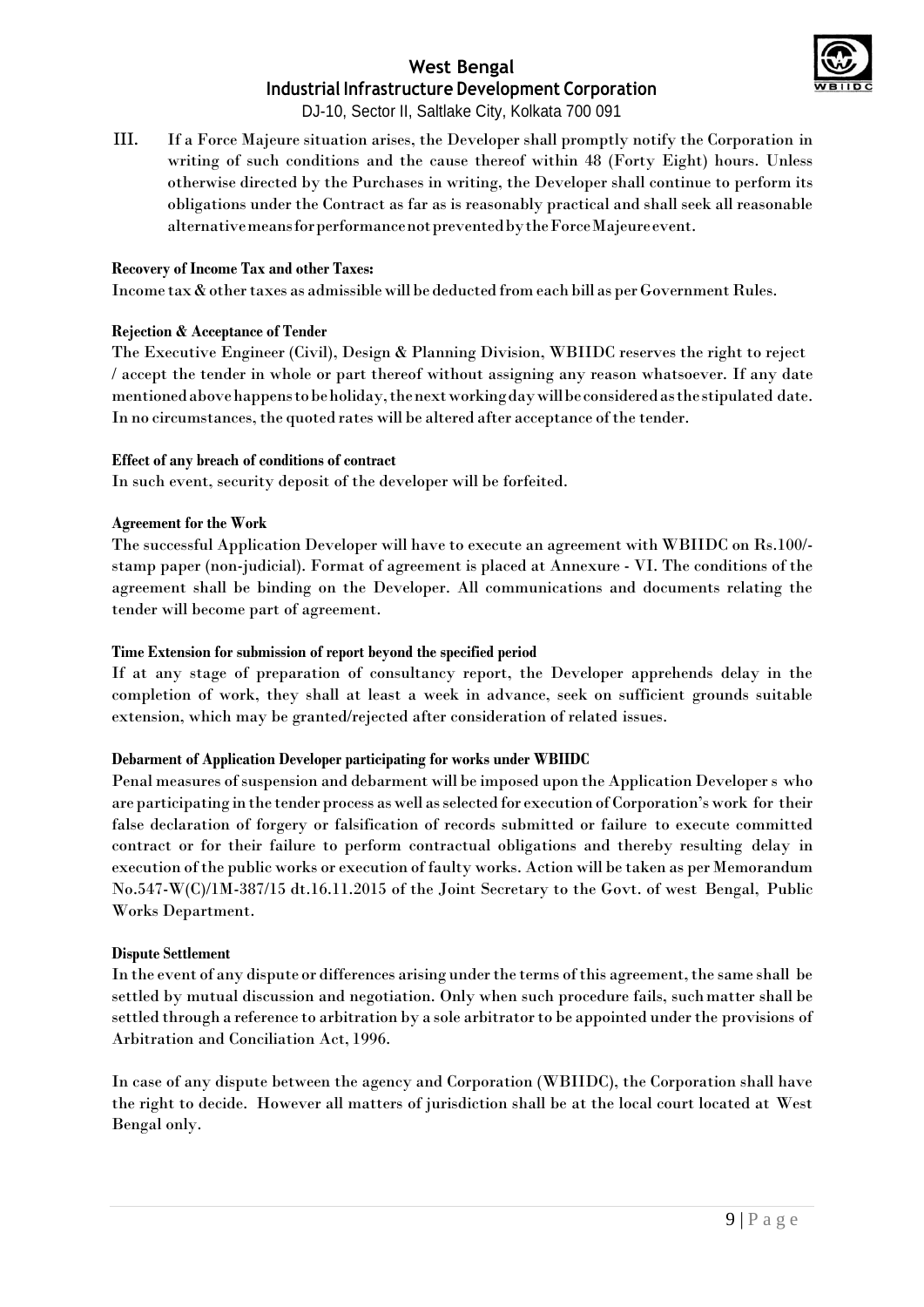

# **West Bengal Industrial Infrastructure Development Corporation** DJ-10, Sector II, Saltlake City, Kolkata 700 091

# **Obligation to the Application Developer**

- a. The Application Developer shall ensure full compliance with Tax Laws of India with regard to this contract and shall be solely responsible for the same.
- b. The Application Developer shall submit copies of acknowledgement substantiating ceiling of return every year and shall keep the Tender Inviting Authority fully indemnified against liability of Tax, Interest, Penalty etc., of the Application Developer in respect thereof, which may arise.
- c. The Application Developer shall also comply with all applicable statutory liability.

**Executive Engineer (Civil) Design & PlanningDivision**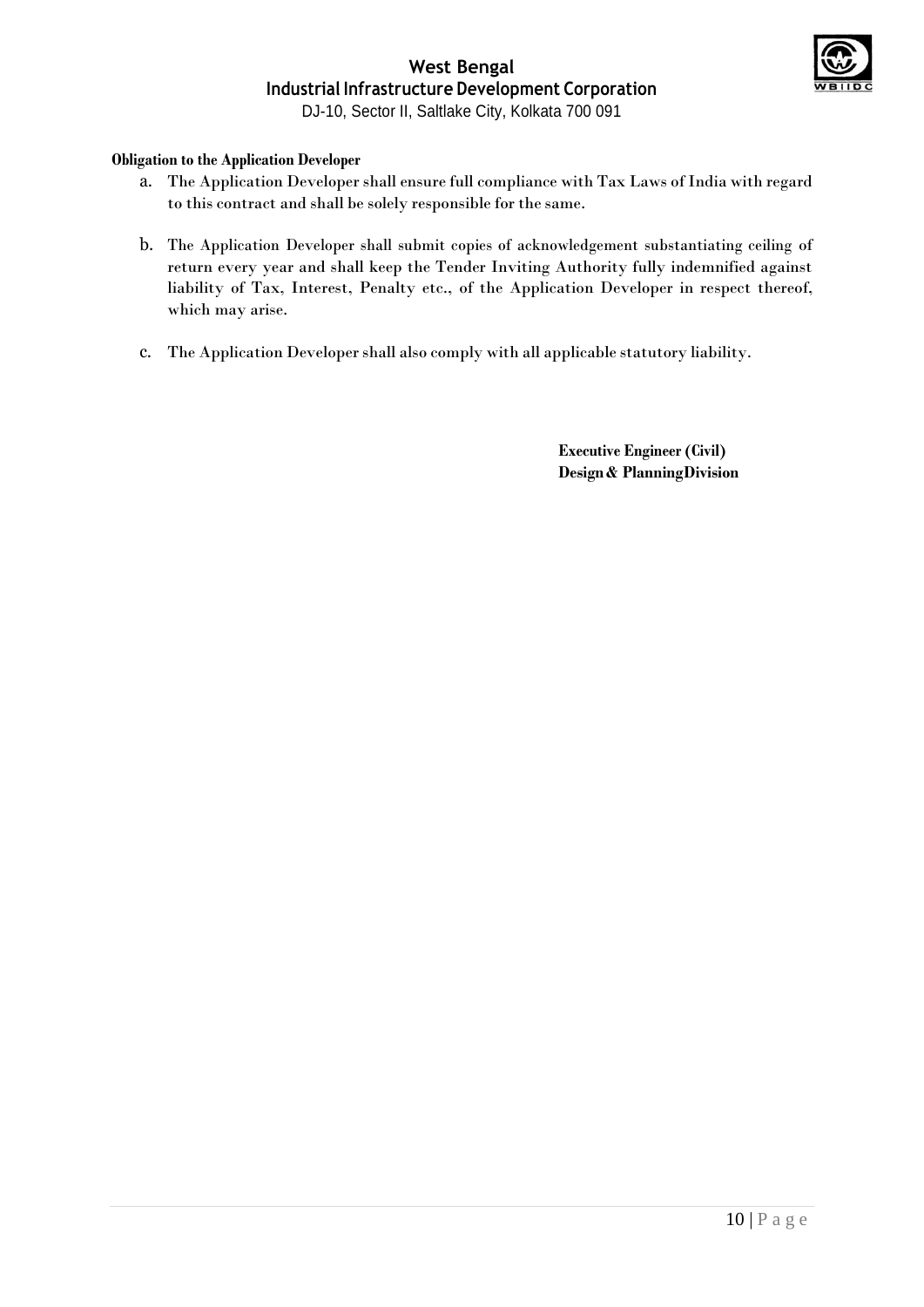

DJ-10, Sector II, Saltlake City, Kolkata 700 091

# *ANNEXURE I*

### *Covering Letter Submitting Tender over Printed Letter Head*

(To be kept within main envelope along with Tender Document)

**To**

**The Executive Engineer (Civil), Design & Planning Division WBIIDC, DJ-10, Sector II, Saltlake City, Kolkata 700 091**

Subject: Submission of Tender for "*Application Development including training of WBIIDC employees for Web-based Land Management Module for WBIIDC integrated with already existing other web based modules viz. Accounting & Financial Mgt., Document Mgt, Security 'System & Visitors 'Management, HR Mgt, Engineering & Construction Mgt., Asset Management. IGC Promotion etc., to operate all in synchronized and seamless manner inclusive of Report Generation in standard as well customized format. The Rate is inclusive of GST as well as other taxes and charges*."

Reference: N.I.T.No.IIDC/D&P/3/2020-21

Sir,

I/We am/are submitting our tender in sealed envelopes for the above work. All the statements made in this Tender are true and I/we accept that any misinterpretation contained in it may lead to our disqualification.

I/We also understand that you are not bound to accept any tender you have received.

We remain,

Yours Sincerely

**Signature of Authorized Signatory**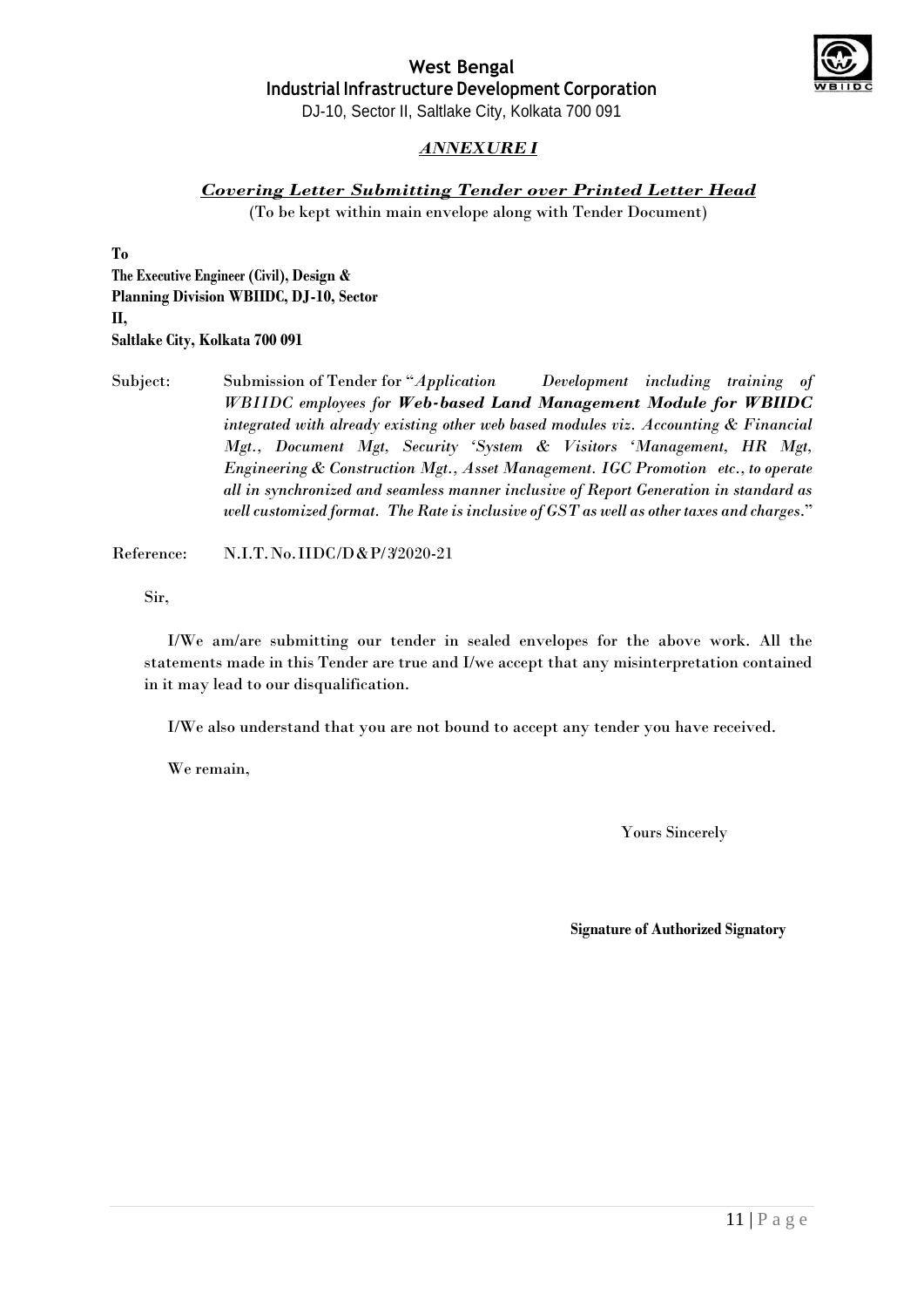#### **West Bengal Industrial Infrastructure Development Corporation** DJ-10, Sector II, Saltlake City, Kolkata 700 091

# *ANNEXURE II Tender for the Application Development Work*

**Priced Schedule for the Work of** "*Application Development including training of WBIIDC employees for Web-based Land Management Module for WBIIDC integrated with already existing other web based modules viz. Accounting & Financial Mgt., Document Mgt, Security 'System & Visitors 'Management, HR Mgt, Engineering & Construction Mgt., Asset Management. IGC Promotion etc., to operate all in synchronized and seamless manner inclusive of Report Generation in standard as well customized format. The Rate is inclusive of GST as well as other taxes and charges*."

| Sl. No | Items of Work                                  | Qnty.        | Unit | $Rate$ (₹)    | Amount( $\bar{\zeta}$ ) |
|--------|------------------------------------------------|--------------|------|---------------|-------------------------|
| 1.     | Application Development including training     | $\mathbf{1}$ | Item | ₹ 4,75,000.00 | ₹ 4,75,000.00           |
|        | of WBIIDC employees for Web-based Land         |              |      |               |                         |
|        | Management Module for WBIIDC integrated        |              |      |               |                         |
|        | with already existing other web based modules  |              |      |               |                         |
|        | viz. Accounting & Financial Mgt., Document     |              |      |               |                         |
|        | Mgt, Security 'System & Visitors 'Management,  |              |      |               |                         |
|        | HR Mgt, Engineering & Construction Mgt.,       |              |      |               |                         |
|        | Asset Management. IGC Promotion etc., to       |              |      |               |                         |
|        | operate all in synchronized and seamless       |              |      |               |                         |
|        | manner inclusive of Report Generation in       |              |      |               |                         |
|        | standard as well customized format. The Rate   |              |      |               |                         |
|        | is inclusive of GST as well as other taxes and |              |      |               |                         |
|        | charges.                                       |              |      |               |                         |
|        | Total Estimated Cost $(\bar{\zeta})$           |              |      |               | ₹4.75.000.00            |

# **(Rupees four lakh seventy five thousand only)**

# **Scope of Work**

In course of development of various Industrial Growth Centres, WBIIDC has procured considerable size of land in different locations throughout the state of West Bengal. The land management module will contain:

- $\blacktriangleright$  Detail database of land records of procured/leasehold land
- Mouza Maps
- $\triangleright$  Land utilization details including status
- $\triangleright$  Allotment status and history
- Project Evaluation Records
- Land Procurement Deed
- Mutation Documents
- Lease agreements and deeds for plots, sheds, SDF Flats etc.
- Mortgage Records and
- $\triangleright$  the relevant

The module should also contain the facilities for processing online land allotment application till completion stage of allotment as per workflow under practice at WBIIDC. Detail flow chart for such workflow to be finalized at the time of preparation of the System requirement Specifications (SRS) based on system study.

For the purpose data to be captured from the application, and to be archived and analyzed to generate basis decision making information towards progressing the land allotment process.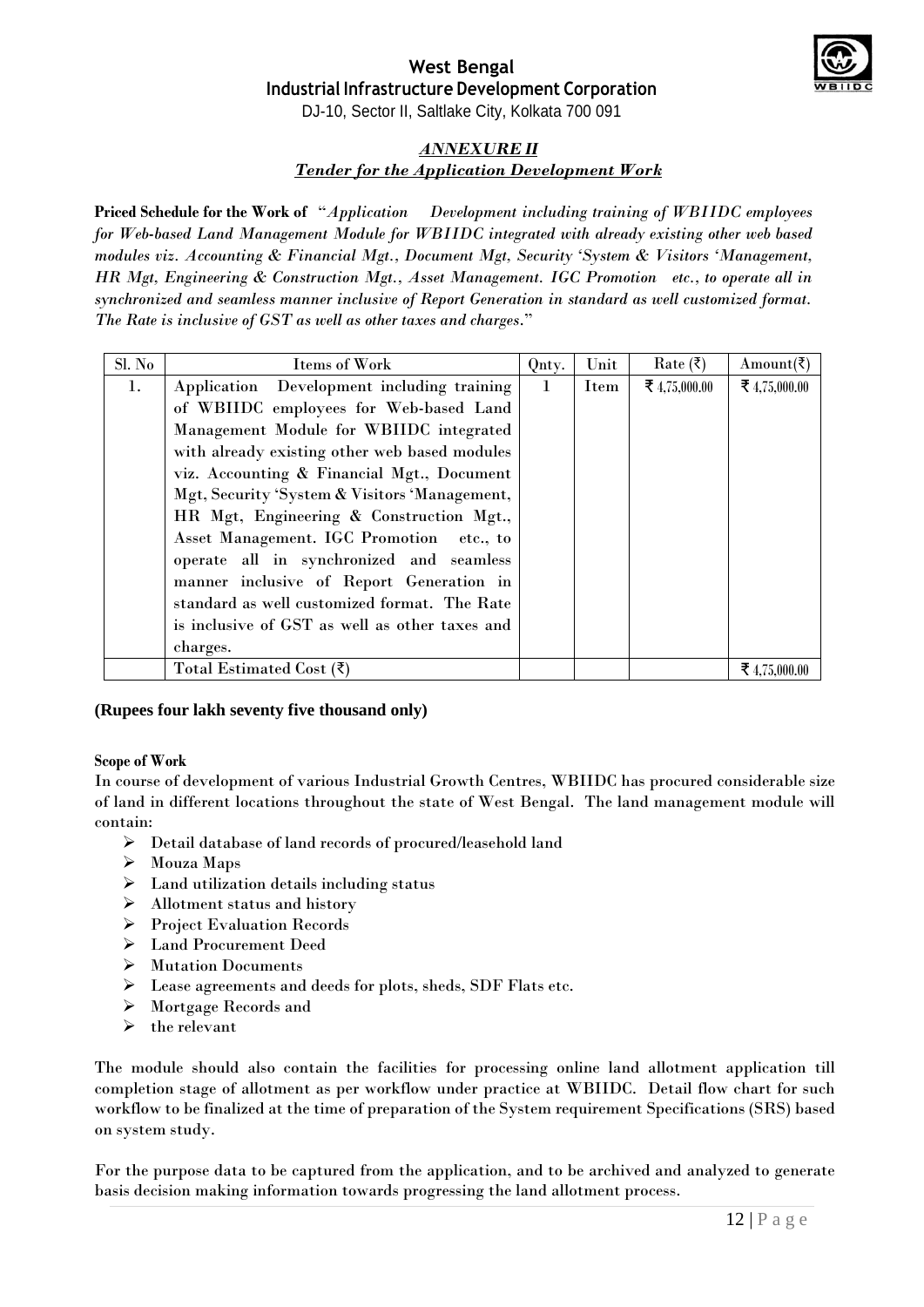

#### **Interface:**

 $\triangleright$  The Module will be linked with web based Accounting Software for Financial Transactions and also integrated with document Management System and other web based applications which are in existence and to be incorporated in the next.

#### **The work includes**

Study of requirements of developing Online Integrated Web Application System for WBIIDC including understanding the existing systems as follows:

- Preliminary study for existing system of WBIIDC.
- Requirement gathering through consultation with WBIIDC.
- Finalization of Software and Database configuration.
- Finalization ofnecessarydatamigration and changeoverstrategy forsmooth changeover.
- $\triangleright$  Defining and documenting the architecture and the detail design / development for the new web application for propagation, capturing details of WBIIDC's business Logic, analysis of existing vs. proposed system in respect of value addition / advantage. The Designs should be structured such that most of changes like enabling / disabling of any service should be through User Interface.
- $\triangleright$  Defining the hardware specification for the new web platform. Creating detailed project deliverable documents (User Scenarios and workflows, User Requirements Specification, Detail Design Document, Test Case documents etc.
- $\triangleright$  The application should have layer based architecture that is flexible enough to have limited impact changes throughout the layers of the application. The architecture must demonstrate loose coupling across layers, and must list flexibility constraints, if any.
- $\triangleright$  Modules being developed and to be developed in subsequence phases should be integrated in a single web application.
- Support&Migrationofdataduringaparallelrun:Atthe timeofProductionDeployment both applications (Existing and New) will be run parallel for a certain time period for smooth Functionality Testing. After successful verification and approval the existing application will be sunset. The data entered during the pilot run will also have to be migrated to New System.
- $\triangleright$  Provision for all entitlements / privileges for all types of Profiles like as End Users, Super Users, IT Users, IT Administrators, DB Administrator and Super Administrator with password assistance through SMS and email. Role based access and authorization of various modules.

# **Design, Development, Implementation and Maintenance of Proposed online**

#### **Web Application system**

- $\triangleright$  The system shall have options for multiple level of administrative control having varied rights for all the modules so that they are able to perform functions pertaining to their respective Office/Division as per their assignedrights.
- $\triangleright$  System should be robust, responsive and support at least 500 concurrent users per instance and scalable as per need.

#### **General Requirements (Requirements for the Integrated Web Application)**

- WBIIDC is looking for a solution in open source technologies which is robust, reliable, futuristic, and secure and with optimized performance to cater the present and future needs of the organization.
- 13 | P a g e  $\triangleright$  The web application should respond within 3-5 seconds (maximum) whenever a request made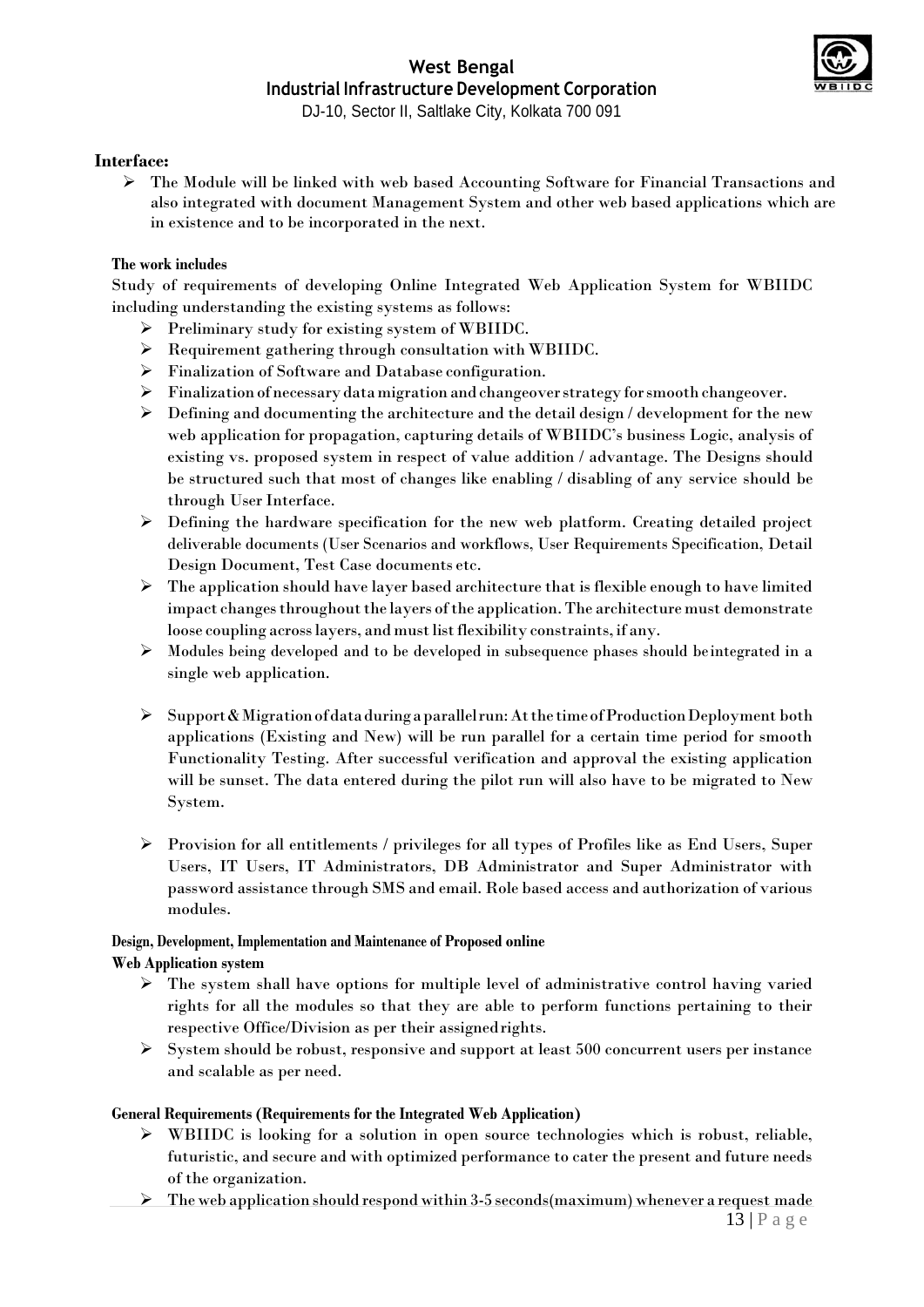

# **West Bengal**

# **Industrial Infrastructure Development Corporation**

DJ-10, Sector II, Saltlake City, Kolkata 700 091

by the user

- $\triangleright$  The application must be in latest technology/framework
- $\triangleright$  The application must be simple, secure and expandable
- $\triangleright$  Application shall be paperless and web-based. Functions and other relevant Information shall be accessible to authorized persons onrequest.
- Application shall be modular in design and shall be designed using modular and reusable programming techniques for ease of maintenance
- $\triangleright$  Project Execution Methodology using Agile
- $\triangleright$  Application must be compatible with all the latest browsers
- The bidder should also share the resources profile in relevant technologies along with solution
- $\triangleright$  For any hardware and software purchased in order to facilitate Application, quality assurance requirements must be adhered to.
- $\triangleright$  Application shall have the capability to ensure that management of data is defined independently of the processes that create or use that data
- Application shall have the capability to format output to support HTML, XML, text, Video and any other format required for data exchange/integration with various entities involved in the process.
- $\triangleright$  The architecture shall be expandable. This requires that the application architecture should include interfaces that will permit easy insertion of additional capabilities as required (e.g., replacing an Relational Database Management System (RDBMS) with an RDBMS with object oriented extensions, adding new report formats, statistical algorithms etc.)
- $\triangleright$  The architecture shall be operationally robust. This requires that the system architecture should: - include standard error handling modules permitting the system to degrade "gracefully" in the presence of failures, be functionally redundant when appropriate, ensure that functional allocation to architectural elements does not introduce unacceptable delay or introduction of human error, support end-to-end system performance analysis
- Application shall be designed to permit the easy insertion of new modules and new enhancements.
- Application shall be designed to permit the easy insertion of new modules and new enhancements.
- $\triangleright$  Applicationshall have the capability to complete all requests (e.g., store, retrieve, update, etc.) without any data loss
- $\triangleright$  Application shall have a system of record for legal purposes and shall maintain an audit file in chronological sequence of each transaction and all corresponding corrections made during the transaction by clients or theirfacilitators
- $\triangleright$  System shall have the capability to organize and store all data for aggregation and Analysis
- $\triangleright$  System shall be able to add new storage devices, if required, to serve archiving needs
- Application shall be designed to accommodate growth in data rates and volumes for communications and networks
- $\triangleright$  Application shall have the capability to define and modify Client's access privileges
- $\triangleright$  Application shall have the capability to remotely maintain and upgrade the system
- $\triangleright$  Application shall use open systems, standard-based architecture to meet functional requirements and to inter-operate with existing information systems.
- $\triangleright$  Application shall facilitate the development of applications; application platform's enabling services shall consist of well-defined Applications Program Interface (API).
- A standards-based operating system shall be selected, which will provide formally defined APIs for application program access
- $\triangleright$  Strong reports and analytics tools in GUI Mode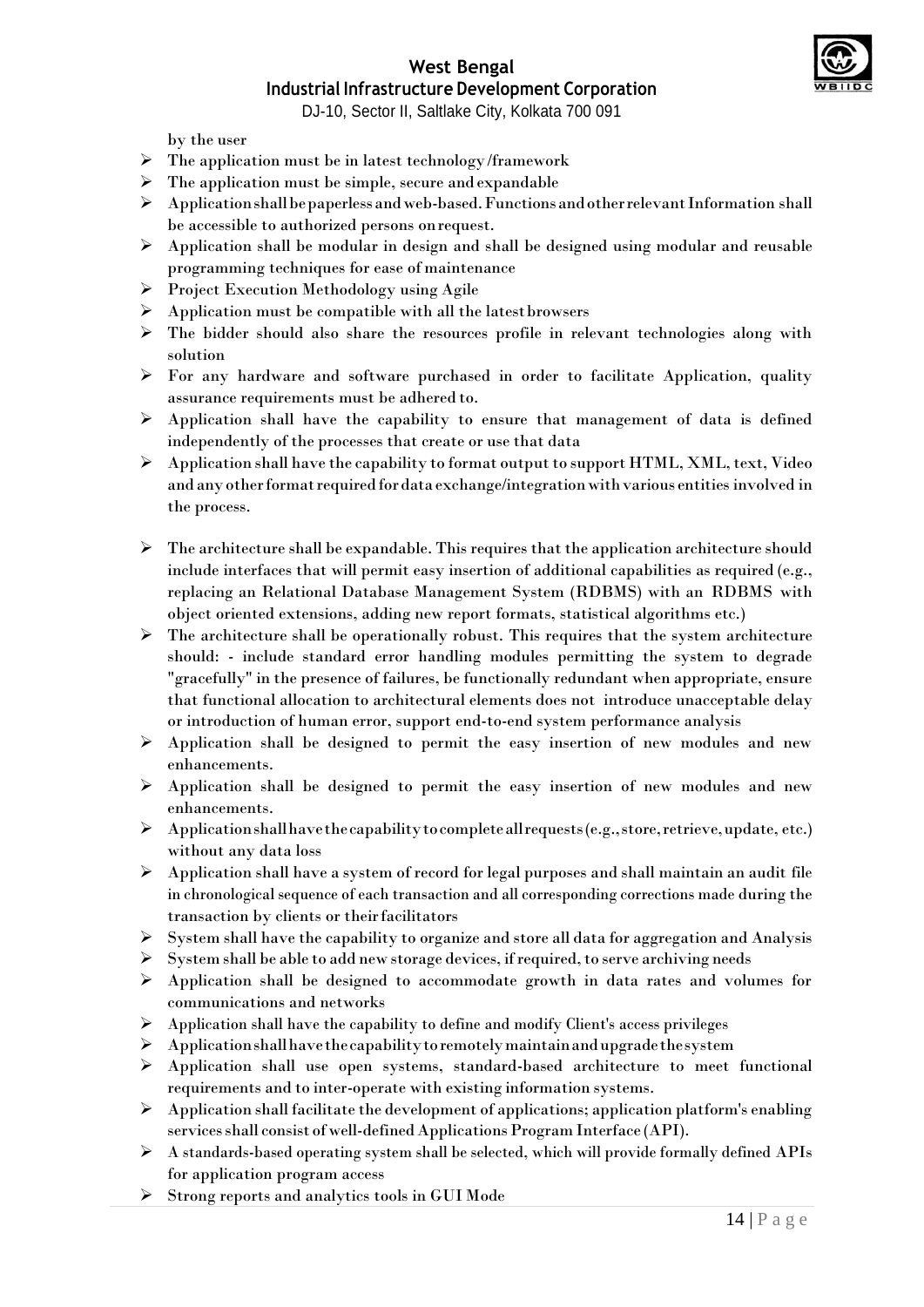

# **West Bengal**

# **Industrial Infrastructure Development Corporation**

DJ-10, Sector II, Saltlake City, Kolkata 700 091

 $\triangleright$  Web Dashboard –GIS based dashboard with multiple search criteria to filter various application database  $\&$  analytics details targeting for fulfillment of the system requirements of the integrated web applicationsystem.

#### **Report Requirement**

- The Application should contain a Dashboard of tailor made MIS pages which shows output in the form of maps, charts with thresholdlimits.
- $\triangleright$  There should be dynamic report generation/analysis feature within the web application. User should be able to select required columns, filtration, sorting at runtime for any module according to their access. The template can be saved for future use also.
- $\triangleright$  The Weekly analysis report on traffic / data profiling needs to available to the WBIIDC on real time basis at no additional cost.

#### **Developing / providing generic solution to cater to the following functionalities**

- $\triangleright$  Adding / Hiding fields in forms / reports.
- $\triangleright$  Strong Dashboard with various charts indicating the progress, comparisons of data with the trend analysis.
- $\triangleright$  The solution should be scalable and published / accessible without distortion across the latest three versions/types of browser(IE/Chrome/Mozilla/Safari etc.).The home page should have flash animation with configurable contents from image repository / database. The application should be browserindependent.
- $\triangleright$  The site should be tested against a peak load of one lakh users/transactions on half yearly basis and certified documentation of such test to be provided during the maintenance phase.
- $\triangleright$  Dashboards: Use of extensive dashboards to represent the journey of the stakeholders in the form of maps, charts, threshold limits. Individual information showed in different colors in one screen.
- User management / Role profiling: Robust login system/ Secure Log-in allowing stakeholders to access the system as per their roles / authorization thereby having retrieve  $\&$ reset password facility on email / SMS.
- $\triangleright$  The Developer has to provide the list of hardware such as Servers/Hand held device/QR Code printer etc. that will be required to create the Development, Staging and Production Environment as a part ofsolution along with the required configuration details.
- $\triangleright$  The application is expected to allow business users to design and generate reports on the fly. Vendortoproposeamechanismanddetailhowtheproposedapplicationwilladdress the needs of ad-hoc reports.
- $\triangleright$  The software application / processes have to run / interact with stakeholders without or minimal human intervention. To achieve the same all validation controls has to be imbibed in the software with provision to configure the rules
- $\triangleright$  The system should be open to be integrated with any third party application in future.

#### **Declaration by the Quotationer:**

We have carefully gone through the contents of the work schedule as well as the scope of work and considering every aspects submitted our rate at rate  $\_\_\%$  (in word percent) above / below the rate mentioned in priced schedule of work inclusive all taxes, GST @ 18% and charges.

Date: Place: 2008. The contract of the contract of the contract of the contract of the contract of the contract of the contract of the contract of the contract of the contract of the contract of the contract of the contract of t

Signature of Authorized Signatory with Seal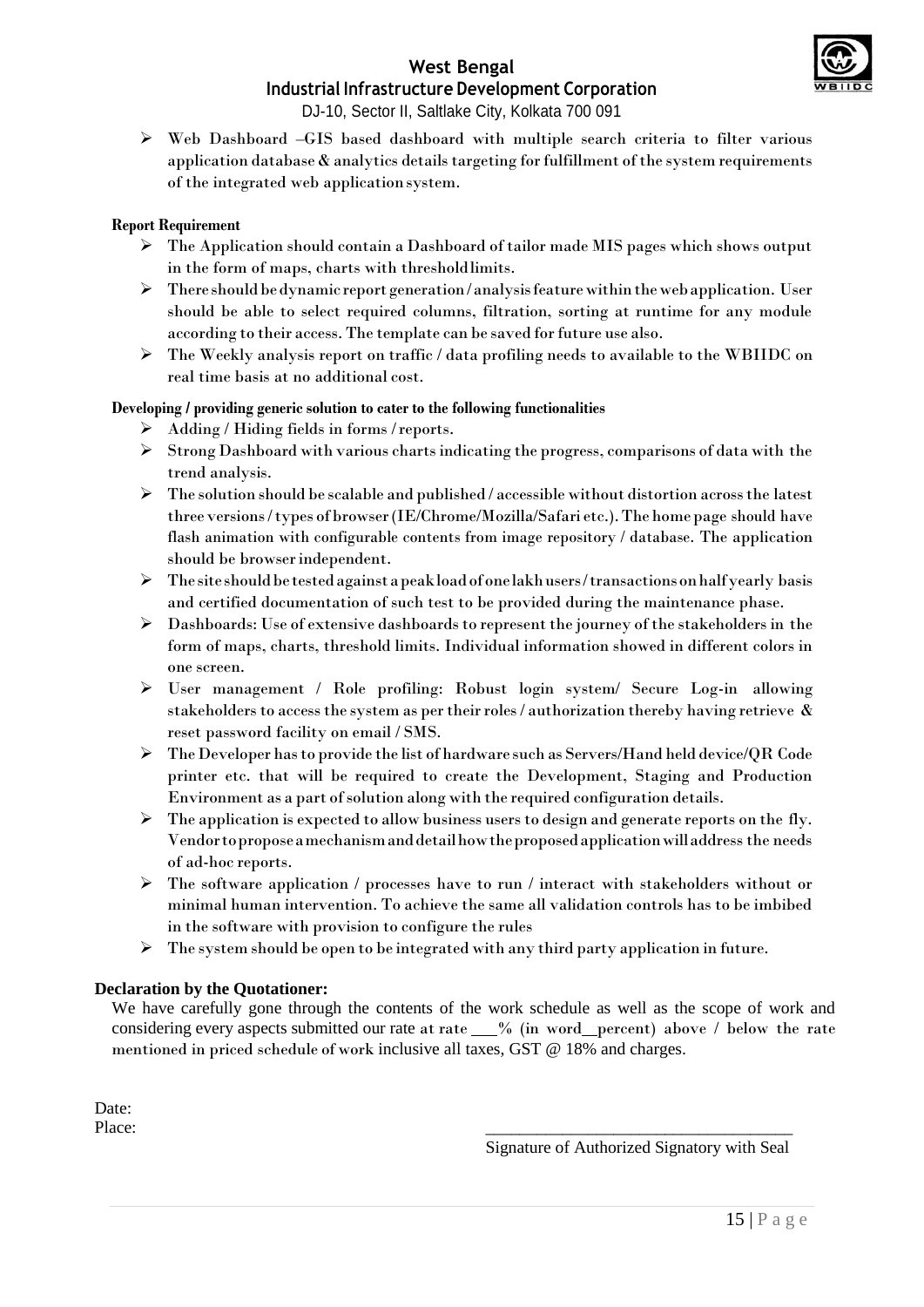

#### Annexure - III

#### AGREEMENTBETWEENWESTBENGALINDUSTRIALINFRASTRUCTURE DEVELOPMENT CORPORATION AND (NAME OF SUCCESSFUL TENDERER)

This agreementmade onthis day of Two Thousand Nineteen between the West Bengal Industrial Infrastructure Development corporation, DJ-10, Sector II, Saltlake City, Kolkata 700 091. West Bengal (hereinafter called the "WBIIDC" which expression shall unless excluded by or repugnant to the context, be deemed to include their successors in office) on the one part and------------ (hereinafter called the "Application Developer/ Developer" which expression shall unless excluded by or repugnant to the context be deemed to include their heirs, executors, administrators, representatives and assigns or successors in Office) on the other part.

WHEREAS WBIIDC is desirous of commissioning the services of an Application Developer to assume total responsibility with regard to *"Application Development including training of WBIIDC employees for Web-based Land Management Module for WBIIDC integrated with already existing other web based modules viz. Accounting & Financial Mgt., Document Mgt, Security 'System & Visitors 'Management, HR Mgt, Engineering & Construction Mgt., Asset Management. IGC Promotion etc., to operate all in synchronized and seamless manner inclusive of Report Generation in standard as well customized format. The Rate is inclusive of GST as well as other taxes and charges*.*"*

The work shall be completed in allrespect within period as mentioned in respective section of tender document.

WHEREAS the Application Developer has offered to execute and complete each study at rate  $\_\_\%$ (in word percent) above / below the rate mentioned in priced schedule of work and whereas WBIIDC has accepted the offer of the Application Developer and whereas the Application Developer has furnished Earnest Money Deposit of Rs. 9,500/- (minimum preset non-interest bearing amount) in the form of Demand Draft in favour of "WBIIDC" for the due fulfillment of all the conditions of this contract.

NOW IN THIS AGREEMENT WITNESSTH AS FOLLOWS. In this agreement words and expression shall have the same meaning as are respectively assigned to them in the conditions of contract hereinafter referred to. The following documents in this regard shall form an integral part of this agreement and be read construed as part of this agreement viz.

- 1. Application Developer's submissions in response to N.I.T. No. IIDC /D & P/ 03/2020-21.
- 2. Work Order no. ----------- dated -------

The contract agreement has been compiled by the WBIIDC primarily from the original tender documents and all the correspondence from the tendering stage till acceptance. In the event of any difference arising from the completion of the contract, the original tender document, Application Developer's offer and work order issued by WBIIDC may be referred to by either party. The terms of this Agreement and Bid document are subject to change as occasion would arise and as may be decided by the Chief Executive Officer, WBIIDC.

These documents shall take precedence over the compiled documents. The Application Developer hereby covenants with the WBIIDC to complete the "study" in all respect as per the provisions of the agreement.